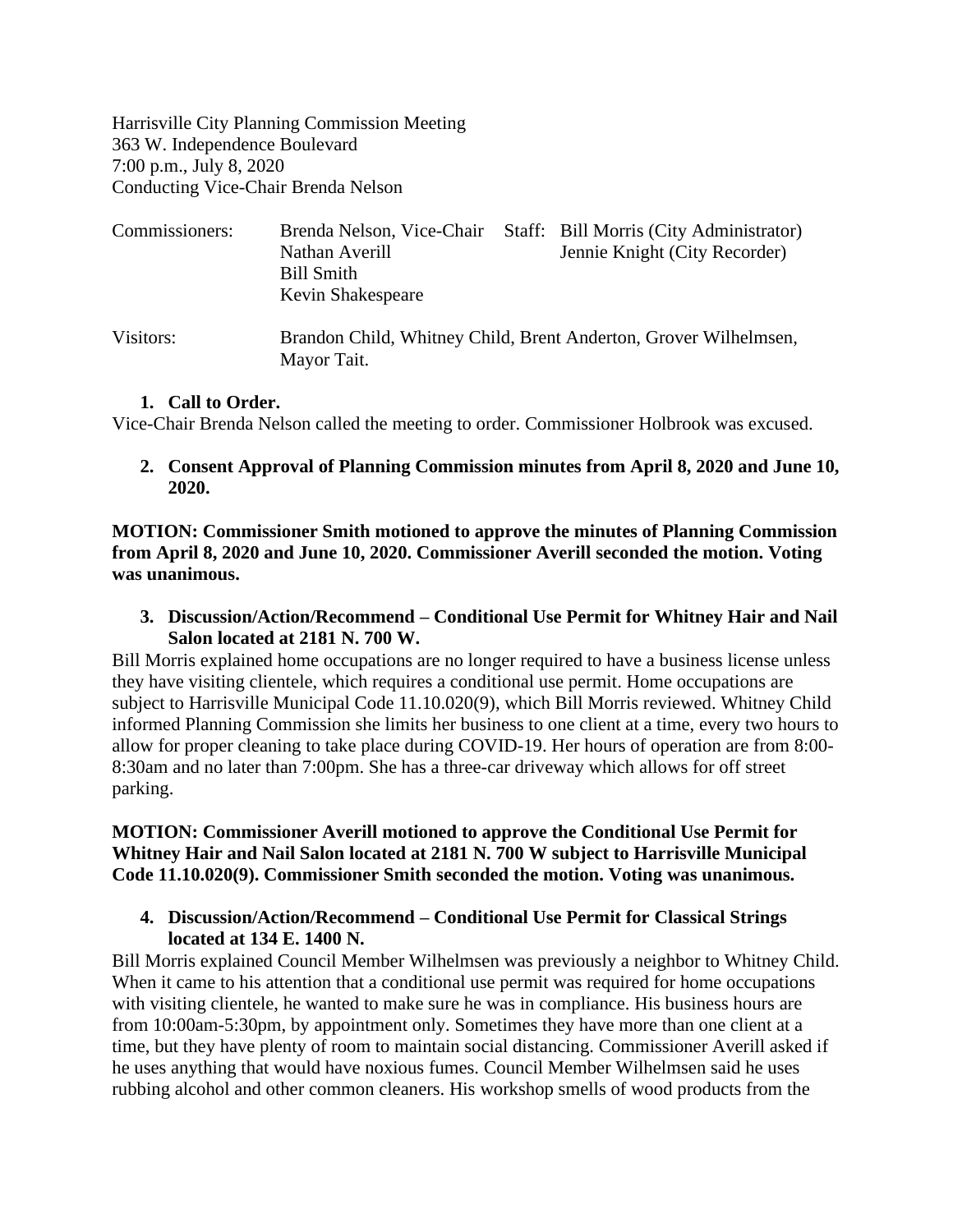instruments.

## **MOTION: Commissioner Averill motioned to approved the Conditional Use Permit for Classical Strings located at 134 E. 1400 N subject to municipal code 11.10.020(9) . Commissioner Shakespeare seconded the motion. Voting was unanimous.**

Bill Morris explained there is a 10-day appeal period. Once the 10 days have passed, they will receive a conditional use permit to sign. Jennie Knight will follow up.

# **5. Discussion – Potential Manufacturing Areas.**

Bill Morris explained our city has a small area for manufacturing. With the BDO built out, there is limited manufacturing space. There is area on the west side of 750 West that was recently turned down for residential, staff is considering this area as potential manufacturing. Another consideration is this area borders the Industrial Park, which would adjoin this area. Vice-Chair Nelson asked if this is the area for sale. Bill Morris explained the idea came from Project Management meeting when the city was approached by someone looking for an area to place a certain business. This started the concept discussion. The next step would be to hold a public hearing to receive public input. Commissioner Averill said it makes sense to him to do this. Vice-Chair Nelson asked if this is only one piece or the entire area. Bill Morris said this will help maintain some of the desired open space as well. Commissioner Shakespeare said he likes the idea as well. Bill Morris said staff will prepare an ordinance and bring this back to Planning Commission.

### **6. Commission/Staff Follow-Up.**

Bill Morris explained we are trying to generate revenue sources for the city so we do not have to raise property taxes. One way is creating the CRA on the golf course. Vice-Chair Nelson asked for clarification. Commissioner Averill explained property is assessed and anything above the previously assessed tax can be used for redevelopment of the property. The golf course development is holding a committee meeting next week, and hopefully we will see what the application looks like shortly after. We will hold a public hearing on the golf course to change the zoning to Mixed-Use Large Project. The property on the north might want to come if for Mixed-Use Commercial by the end of the year, this will be tied to the golf course.

Police Department is working on updating the RV ordinance. The auto collision business backed out of that parcel but a car wash is going into the same space.

Vice-Chair Nelson recognized resident Brent Anderton who had a comment about the RV ordinance. He is irritated by the proposed ordinance and has concern with the police being the driving force behind the ordinance. He also has an issue with the limit of three. Bill Morris responded the limit is already in the ordinance. Commissioner Averill said there is a limit before it is considered a junk yard. Bill Morris explained Police Lieutenant Moore was asked to look at models from other cities. Vice-Chair Nelson suggested Mr. Anderton watch the agenda for when this is scheduled. Mr. Anderton said he is not opposed to neighbors having too many and understands the junk yard, but he is irritated with police giving out notices. Commissioner Averill suggested he sign up to receive public notices from the Utah Public Notice Website.